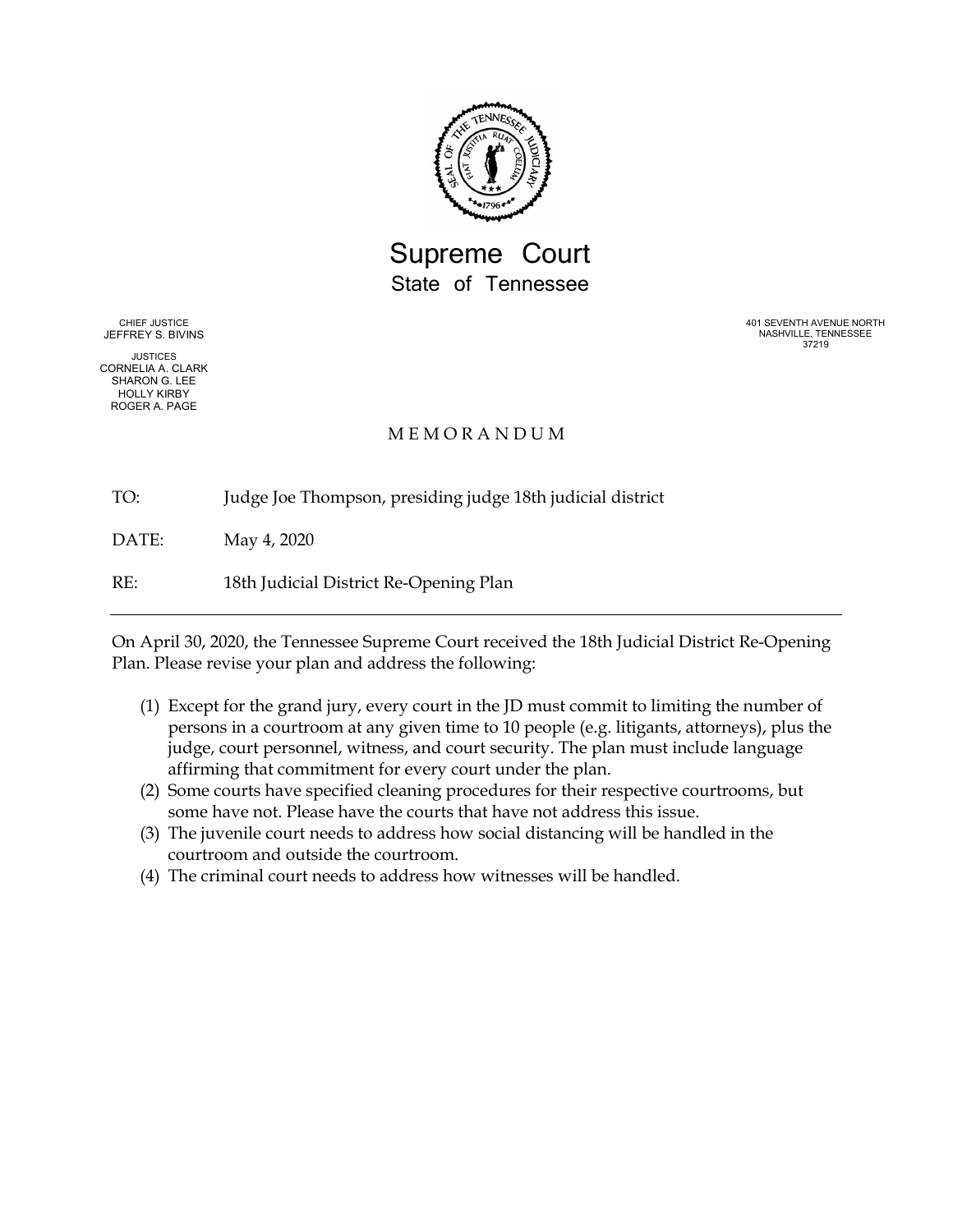# 18th Judicial District Plan

## Complying with Tennessee Supreme Court Order

# In Re:COVID-19 Pandemic (April 24, 2020)

WHEREAS, the Tennessee Supreme Court issued its Order regarding the COVID-19 Pandemic on April 24, 2020 ("the Order') and directed that "[c]ourts should continue to conduct as much business as possible by means other than in-person court proceedings;" and

WHEREAS, the Order further directed each judicial district to "develop a comprehensive written plan to gradually begin conducting in-person court proceedings (other than jury trials) in some nonemergency matters;" and

WHEREAS, the Order further required each plan to "contain guidelines and restrictions designed to minimize to the greatest possible extent the risk of spread of COVID-19 from in-person court hearings;" and

WHEREAS, the Order further stated that it is "intended to be interpreted broadly for protection of the public from risks associated with COVID-19;"

NOW, THEREFORE as evidenced by the undersigned, the 18th Judicial District of Tennessee hereby submits this comprehensive plan to the Tennessee Supreme Court for its approval.

Section I. Sumner County Juvenile Court Building

- A. All persons entering the Juvenile Courthouse, including Juvenile Court and Clerks' staff, as well as law enforcement personnel, shall be immediately screened by Court Security. Screening shall be completed by both touchless thermometer and questionnaire. Any person exhibiting a temperature of 100.4 or higher shall not be allowed in the Courthouse. Any person who fails to comply with either requirement shall not be allowed in the Courthouse.
- B. All litigants, witnesses, and attorneys shall check-in with either Juvenile Court staff or Court Security to ensure that their case is on the docket and that they are available. The Court has a check-in form that notes the person's name, case name, and a telephone number where they may be immediately reached. Once check-in is complete, all litigants and witnesses shall return to their vehicles to await being called. Due to the potential of having multiple cases on the docket, attorneys may choose to remain in the courthouse.
- C. Any person entering the Courthouse or Courtrooms shall be allowed the use of personal protection equipment such as masks or gloves.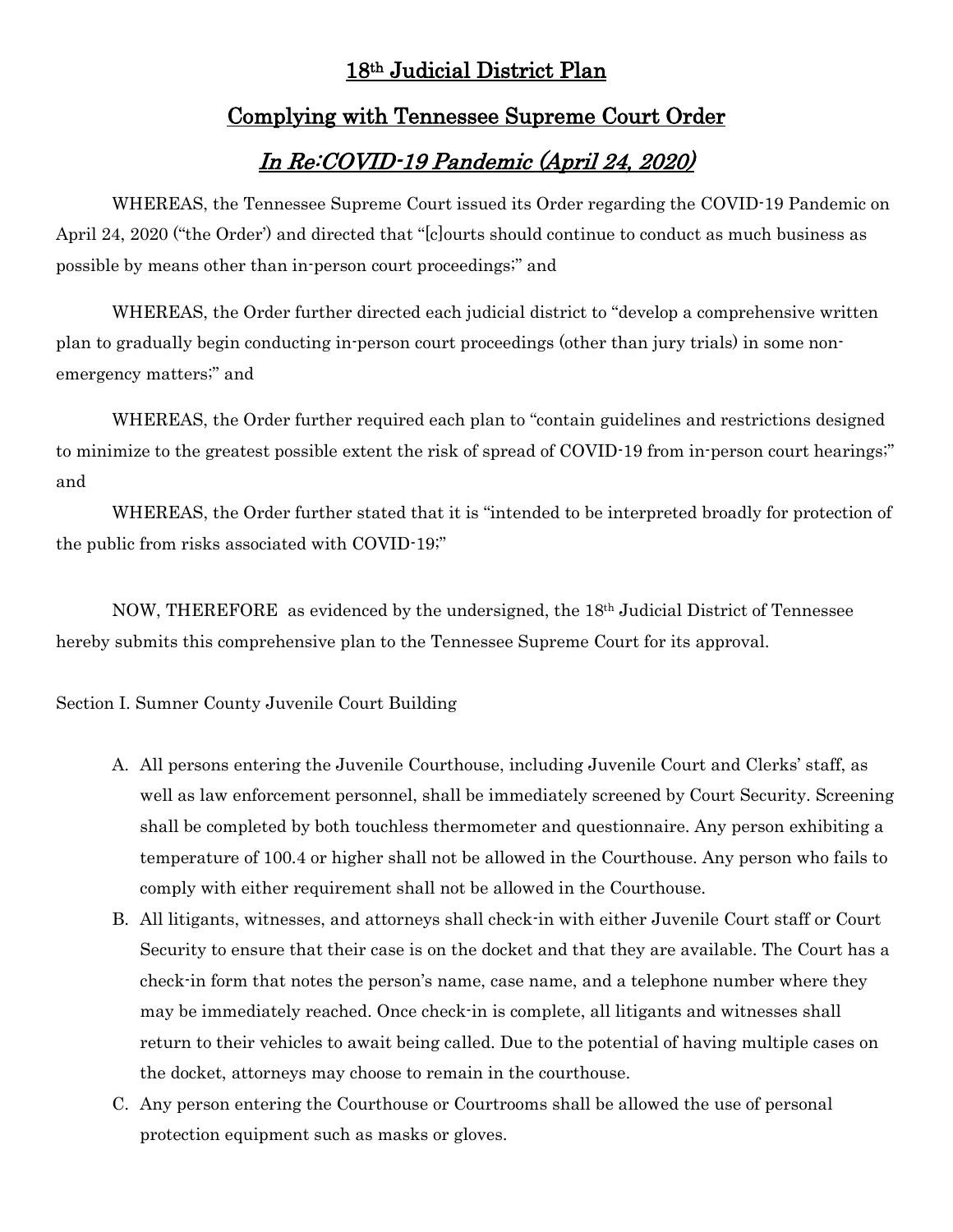- D. Only Attorneys, and parties to the specific action, shall be allowed in the Courtroom. All witnesses will be called to the Courtroom, as needed. No children (other than those to testify), supporters, or other non-parties and/or witnesses shall be allowed in the Courthouse or the Courtroom.
- E. The number of persons in the Courthouse shall be limited to essential personnel necessary to conduct Court business, including Juvenile Court staff and Clerk's Office personnel, Court Security Officers, the parties, their attorneys, and necessary witnesses. Persons having business with the Clerk's Office shall go directly to and from that office, after being properly screened.
- F. For those in-person cases, docket sizes shall be limited. Hearing times will be staggered, as required, to ensure proper social distancing within the Courthouse and Courtrooms.
- G. The Judge and Magistrate shall allow for limited in-person proceedings for the following matters:
	- 1. · Emergency Custody & Visitation cases
	- 2. · Voluntary Surrenders of Parental Rights
	- 3. · DCS Emergency Removals & Preliminary Hearings
	- 4. · DCS Emergency Placement Reviews
	- 5. · DCS Permanency Plan Ratification Hearings, though children shall appear via teleconference
	- 6. · Detention Hearings
	- 7. · Transfer Hearings, where a child defendant is being detained
	- 8. · Temporary Restraining Orders
	- 9. · Orders of Protection
	- 10. · Child Support, prioritizing establishment and modification cases
	- 11. · Delinquent cases, prioritizing felony cases, and cases where a child defendant is being detained
	- 12. · Bench Trials
- H. The use of Zoom videoconferencing shall be available for all matters, except trials, where requested. Zoom shall be the preferred method for hearing the following matters:
	- 1. · Motions on procedural issues, including those pre-trial motions before bench hearings
	- 2. · Motions where there shall be limited testimony, such as for Default
	- 3. · Plea Agreements, but only after the Plea Agreement Forms are signed and submitted to the Court prior to the entry of the plea.
	- 4. · Uncontested matters
	- 5. · Pre-Trial Conferences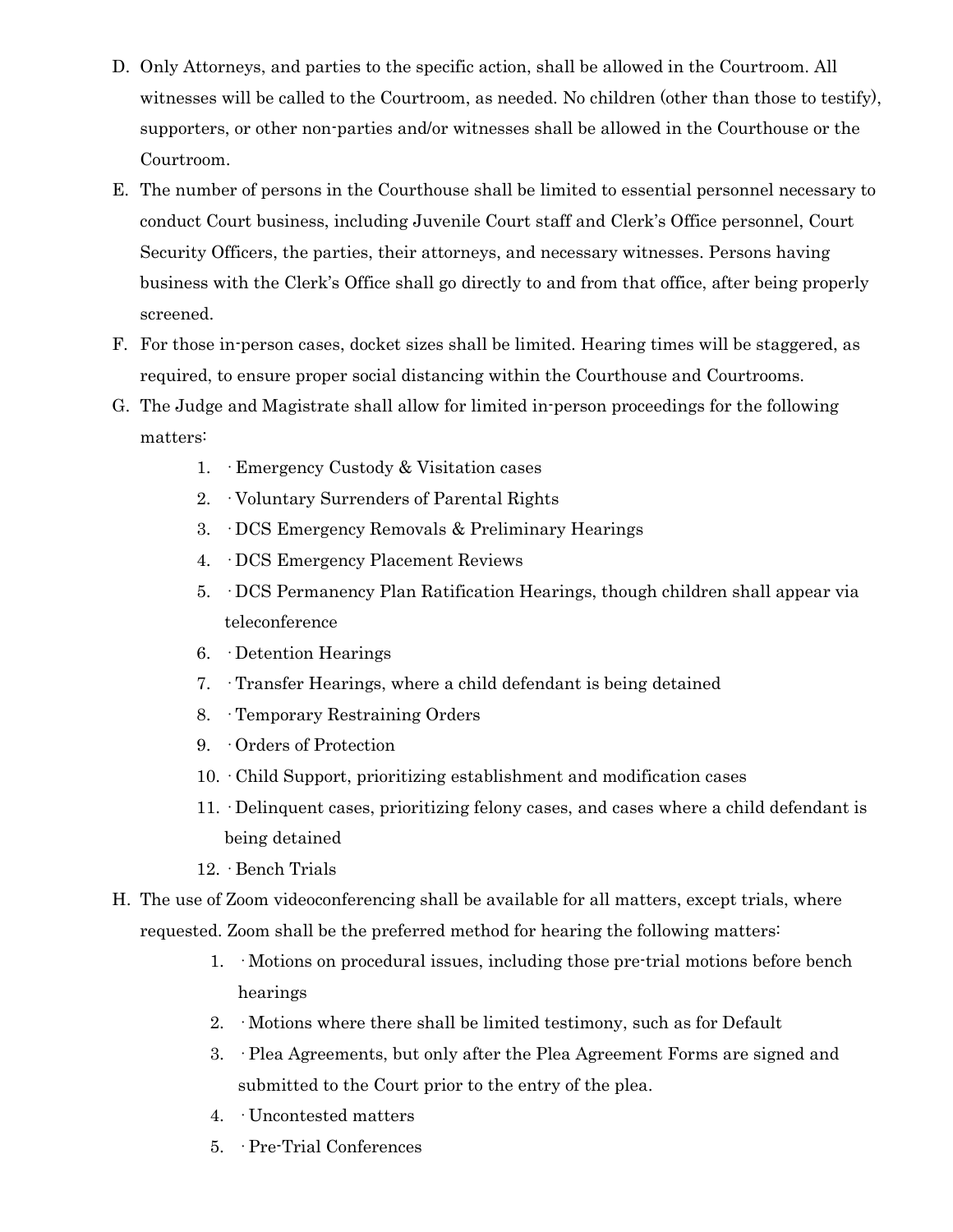- I. Continuances for in-person proceedings, particularly for delinquent petitions, may be liberally granted, if the Court is contacted in sufficient time prior to the hearing.
- J. Courtrooms and public areas of the Courthouse shall be disinfected before and after all inperson proceedings.
- K. Court filings shall be allowed via email. Those cases that require notarization may either use the Online Notary Public Act or, alternately, shall be allowed to file with a declaration under the penalty of perjury.
- L. Juvenile Court staff shall continue to work on a modified in-office schedule, and shall continue to be allowed to work remotely. Each Youth Services Officer, Probation Officer, and Judicial Assistant working remotely shall be required to continue to be available in the event that they are needed to return to the office. Each staff member shall check their email and voicemail, and return messages in a timely fashion. Probation Officers shall continue to monitor their caseloads by telephone and/or Zoom, and shall be available to the children being supervised. Some probation requirements may, at the discretion of the Judge or Magistrate, be waived if requested by a child's probation officer.

Section II. Sumner County Courthouse (Chancery and Circuit Courts)

- A. All persons entering the Sumner County Courthouse, without exception to include court and clerk's staff, as well as law enforcement personnel, shall be immediately screened by court security. Screening shall be completed by both touchless thermometer and questionnaire. Any person who (1) answers "Yes" to any of the screening questions or (2) is exhibiting a temperature of 100.4 or higher shall not be allowed in the courthouse and shall be directed to leave the premises immediately and seek medical care and/or COVID-19 testing, per CDC guidelines. Any person who fails to comply with either requirement shall not be allowed in the courthouse.
- B. Use of personal protective equipment is strongly encouraged by all members of the public entering the courthouse.
- C. All high–touch surfaces including but not limited to, elevator buttons, door handles, door knobs, bannisters, counter-surfaces, and benches should be regularly sanitized every two (2) hours in accordance with Governor Lee's "Tennessee Pledge." Courtrooms shall be disinfected after every in-person hearing and prior to the beginning of the next proceeding.
- D. The court will, as encouraged by the Order continue to conduct as much of its business as possible using telephone conferences and videoconferences. In addition to the exceptions contained in the Tennessee Supreme Court's original order dated April 13, 2020, the court may,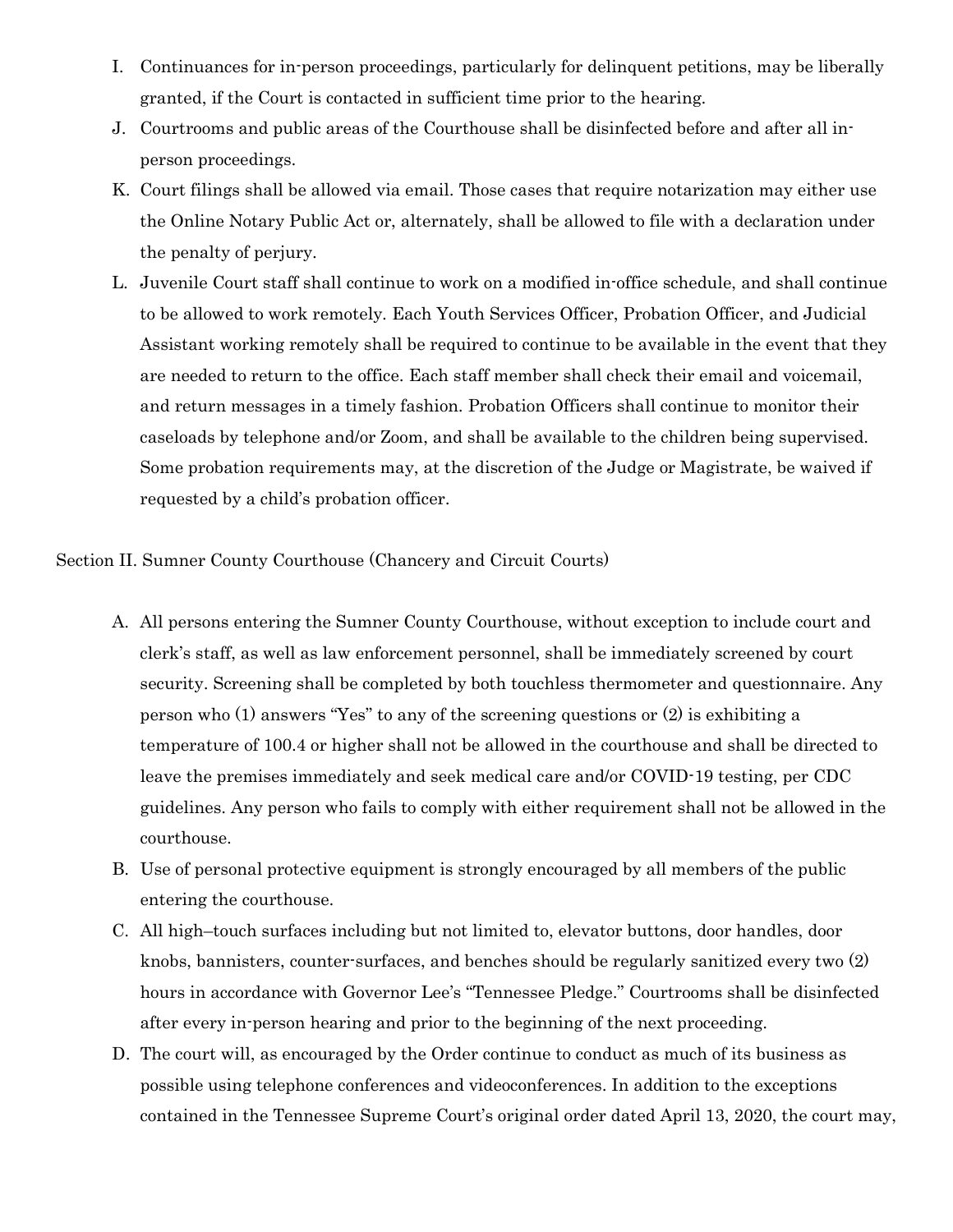in its discretion also permit the scheduling of bench trials for in-person hearings in appropriate cases.

- E. The number of persons in the Courthouse shall be limited to essential personnel necessary to conduct court business, including court staff and clerk's office personnel, court security officers, the parties, their attorneys, and necessary witnesses. Persons having business with the clerk's office shall go directly to and from that office, after being properly screened.
- F. Witnesses for in-person court hearings desiring to wait inside the courthouse may do so only with court permission and by wearing a clean face covering or mask. If they opt not to wear such a mask, they shall be required to wait outside of the courthouse in their vehicle or other nearby location. The attorney calling the witness shall notify such witnesses by text or phone call that his/her testimony is required and the witness will then be permitted to enter the courthouse.
- G. For those in-person cases, docket sizes shall be limited. Hearing times will be staggered, as required, to ensure proper social distancing within the courthouse and courtrooms. Only those persons involved with the instant court hearing will be allowed in the courtroom. All others will wait as directed by courthouse security.
- H. The use of Zoom videoconferencing will be the primary platform for all matters. The circuit and chancery courts have previously released guidelines for these matters which must be followed by all parties, especially with respect to the exchange of exhibits. In domestic matters, Local Rule 6.03 will be enforced and the courts will require parties to strictly comply with this rule.
- I. Continuances for in-person proceedings may be more liberally granted, if the Court is contacted in sufficient time prior to the hearing and upon a showing of good cause,
- J. In-person hearings will generally be conducted in the circuit court room because of its suitability for social distancing. The chancery and circuit courts shall coordinate their dockets to ensure the maximum available use of this courtroom. Courtroom seating will be by alternating rows with appropriate markings to identify a minimum of six feet of physical distancing. Judges and court officers will strictly enforce these rules

## Section III. Sumner County Criminal/General Sessions Building

A. Criminal Court for Sumner County

CRIMINAL COURT OPERATING PROCEDURES From May 11, 2020, until July 3, 2020

## ADMISSION TO THE JUSTICE CENTER TO ATTEND CRIMINAL COURT SUMNER COUNTY, TENNESSEE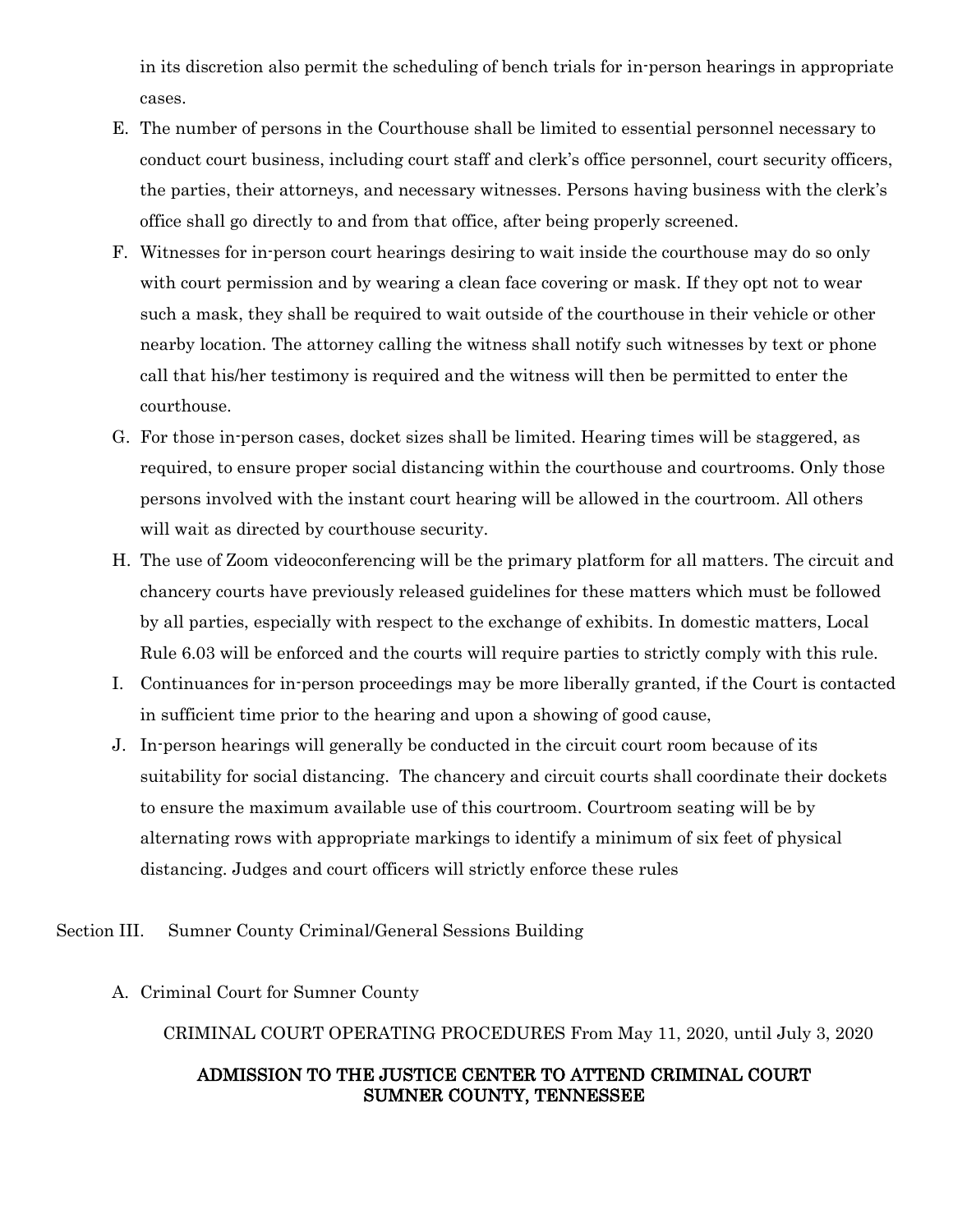Everyone, with a few exceptions (see below), shall come through the South Water entrance to the Criminal Justice Center for COVID-19 screening. During screening each person will be asked a series of relevant questions, and their temperatures will be taken. All attorneys will come through this entrance, along with probation officers, law enforcement personnel, witnesses, and defendants [NO families]. Judges, their staff, court reporters, clerks, public defenders, and assistant district attorneys will come in through a separate entrance and follow the same screening process.

From that point all individuals with business in Criminal Court will proceed in one of two ways: all attorneys, law enforcement, and probations officers will go to various conference rooms practicing appropriate social distancing; all defendants will be required to sit in a long hallway that uniquely serves the Criminal Court and leads to a side, secured entrance to Criminal Court. All defendants will sit in chairs, specifically set six (6) feet apart. All defendants will be required to wear face masks while waiting for their cases to be heard.

Defendants will be admitted one at a time as called by security, when their case is to be heard through the Criminal Court side door. They will be escorted into the Court by security.

#### COURTROOM ADMISSIONS

These procedures will vary, as set out below, depending on the type of hearings being conducted.

DURING ALL ACTIVITIES CONDUCTED IN CRIMINAL COURT, THERE WILL BE AN ALLOWANCE WITH APPROPRIATE SOCIAL DISTANCING OF UP TO TWENTY-FIVE (25) PERSONS IN THE COURTROOM UNLESS AS SPECIFICALLY SET OUT BELOW.

#### 1. ARRAIGNMENT:

- a) Defendants in jail  $-$  video from the jail.
- b) NON-jail defendants wait in the hallway in chairs and wear masks to come in individually through the side door of the courtroom straight to the podium to address the Court.

### 2. SETTINGS INVOLVING THOSE RECENTLY ARRESTED FOR "ATTORNEY AND SET CONFERENCES / REPORT ATTORNEY CONFERENCES"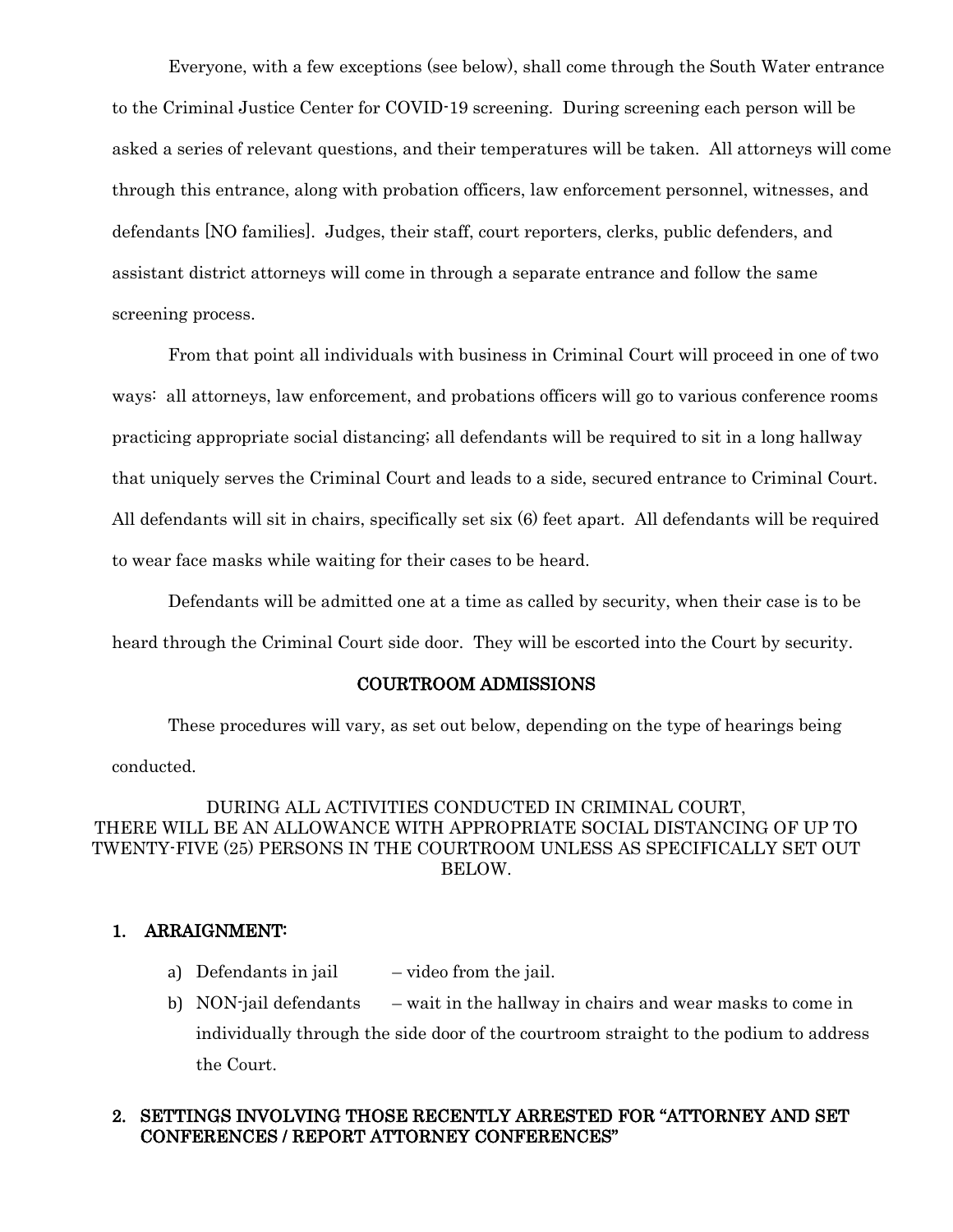#### 3. MOTIONS AND HEARINGS:

Jail and non-jail cases will be scheduled and conducted the same way as addressed above for entering the courtroom. They will be scheduled by staggering the hearings in the afternoons and all day on Fridays. Courtroom entry will be limited as set out above.

#### 4. GUILTY PLEAS:

In the past this Court has taken all guilty pleas on three (3) consecutive Thursdays each month. There are ten (10) assistant district attorneys in Sumner County, and on those Thursdays three (3) assistant district attorneys came in with their assigned cases, three (3) months after arraignment for a "settlement day" – where cases are settled or set for jury trials.

Because there will be no jury trials until July, 2020, other days open up during each week and each assistant district attorney will now have a "settlement day" by themselves to settle cases or set them for trial.

Guilty pleas will be handled individually with defendants in jail or on bond / cite warrants. Jail defendants will be brought from jail one at a time and will stand by the podium with their attorney for the guilty plea. Only the necessary personnel will be in the courtroom. Defendants on bond will be sitting in the hallway as set out above, and called in one at a time to go through guilty pleas. Attorneys will wait in conference rooms until their case is ready, and our security officers will notify the attorneys involved in each case when ready.

#### 5. JURY TRIALS:

Jury trials will be suspended until July 3, 2020.

#### 6. GRAND JURY:

At this time, a Sumner County Grand Jury has not been impaneled since the March 25th, 2020, Supreme Court Order.

The next grand jury will be impaneled on June 1<sup>st</sup>, 2020, to hear all cases going back to March 25th, 2020. This Grand Jury will be impaneled for a period of four (4) months. The Grand Jury will be impaneled in the main courtroom with appropriate social distancing for the jurors.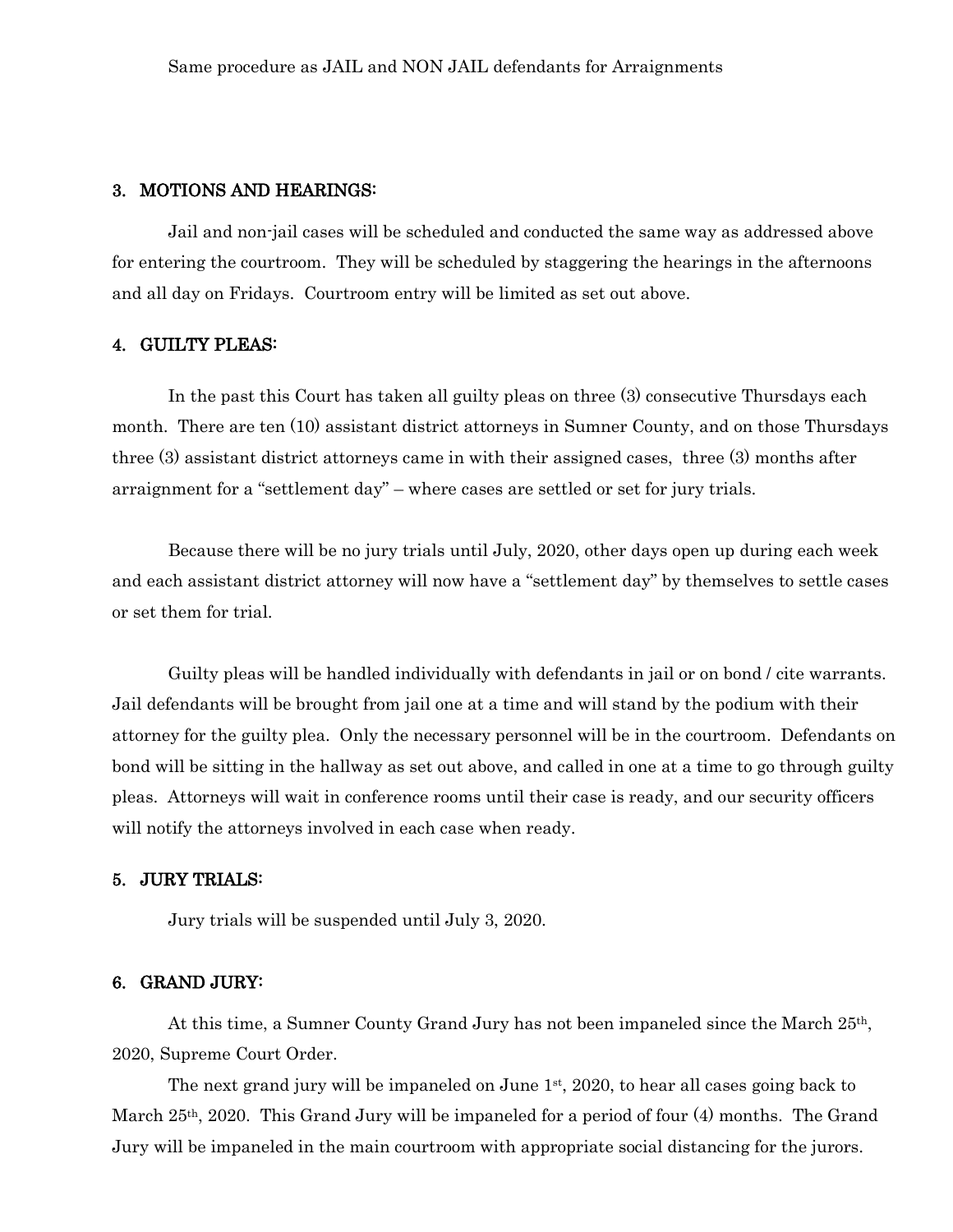The room where the Grand Jury will meet is large enough for social distancing for the twelve (12) Grand Jurors, the foreman, and witnesses.

## B. General Sessions I and III

- 1. The Courts will continue to utilize electronic and telephonic methods to the extent possible to hear motions, cases, and other matters.
- 2. All in-court appearances will be limited to parties, witnesses, and their respective attorneys.
- 3. In General Sessions I, parties and witnesses will be limited to no more than 30 participants at a time to ensure social distancing in the court room.
- 4. In General Sessions III, parties and witnesses will be limited to no more than 20 participants at a time to ensure social distancing in the court room. Parties and witnesses greater than the above limitations of each court room will be requested to remain in their vehicles until such time as needed in court.
- 5. All parties, witnesses, and attorneys, as well as court staff, will be encouraged to utilize PPE, such as masks, gloves, and hand sanitizer.
- 6. Parties and witnesses shall be required to remain in the courtroom until their case is heard unless prior approval is granted by the Court. The hallways will be utilized for Attorney-Client conferences and for no other purpose. No loitering in the hallway.
- 7. Pursuant to the April 24, 2020 Order of the Supreme Court at Nashville, the Courts will not entertain Unlawful Detainer Warrants or any other process that will result in an eviction, ejectment, or other displacement from a residence based upon the failure to make a rent, loan, or other similar payment absent extraordinary circumstances as determined by the Judge. This limitation will remain in effect through Sunday, May 31<sup>st</sup>, 2020.
- 8. In criminal matters, when a disposition has been reached in a case where the defendant is represented by an attorney, the attorney will notify the court that the case is ready to be disposed and the court will hear that matter at the first available time regardless if the defendant is one of the participants in court or waiting in a vehicle. The court will ensure that social distancing is maintained as these defendants are brought into the courtroom and straight to the podium for disposition.

## C. Judicial Commissioners' Office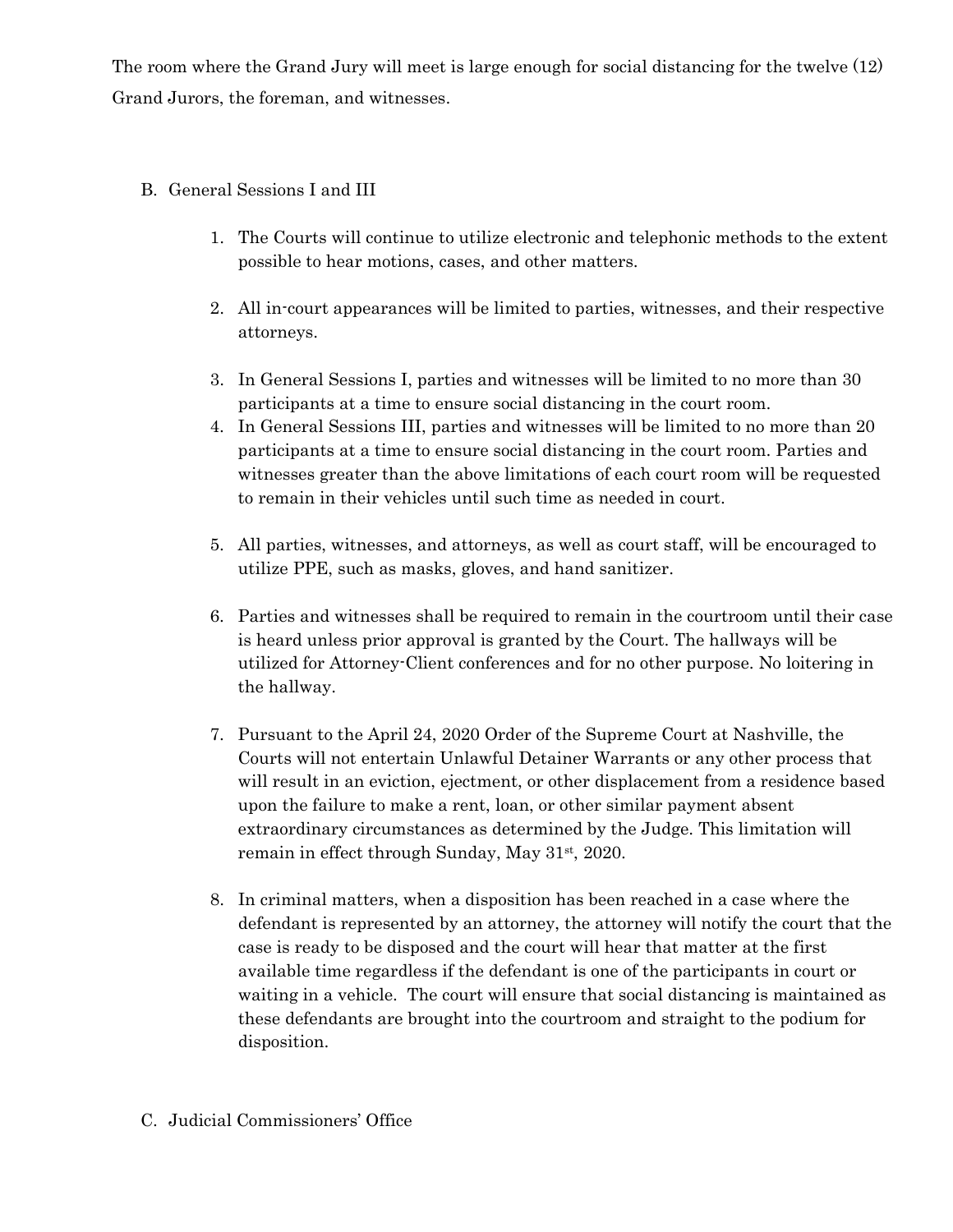In response to the Coronavirus pandemic, the Sumner County Judicial Commissioners have taken steps to mitigate the possibility of contamination by eliminating person to person contact wherever possible. With the planned reopening of the court system, additional steps are being taken to prepare for the increase caused by the current closure. The areas outlined below will be addressed as follows:

- 1. Order of Protection/Private Prosecutor Warrants These documents will be completed as much as possible via electronic means. Signatures will be obtained in the Commissioners' presence.
	- Email Documents
	- Complete documents via Telephone
	- The use of PPE
	- Plexiglass to be placed over open window for separation when having face to face interaction
	- Individual work space cleaned frequently throughout each shift
	- Person to Person contact
		- o Social Distancing
		- o PPE
		- o Hand sanitizer/frequent hand washing

## 2. Interaction with Law Enforcement Agencies

- Officers to take all paperwork to magistrate's office
- Door of office to remain closed and locked at all times (must interact at window)
- The use of PPE
- Plexiglass to be placed over open window for separation when having face to face interaction
- Individual work space cleaned frequently throughout each shift
- Person to Person contact
	- o Social Distancing
	- o PPE
	- o Hand sanitizer/frequent hand washing

## 3. Determination of Bail for Defendants in Custody

- Interview with Defendant will be completed through glass window or by phone with visibility through glass window
- Return of Person to Person interview in Defendant's cell will be strongly discouraged with the following guidelines if no other option is available:
	- o Social Distancing
	- o PPE
	- o N95 Respirator if Defendant exhibits symptoms of COVID-19
	- o Hand sanitizer/frequent hand washing

The Judicial Commissioners' offices are located in the Sumner County Jail and Sumner County Sheriff's Office. In addition to the previous listed precautions, the following steps will be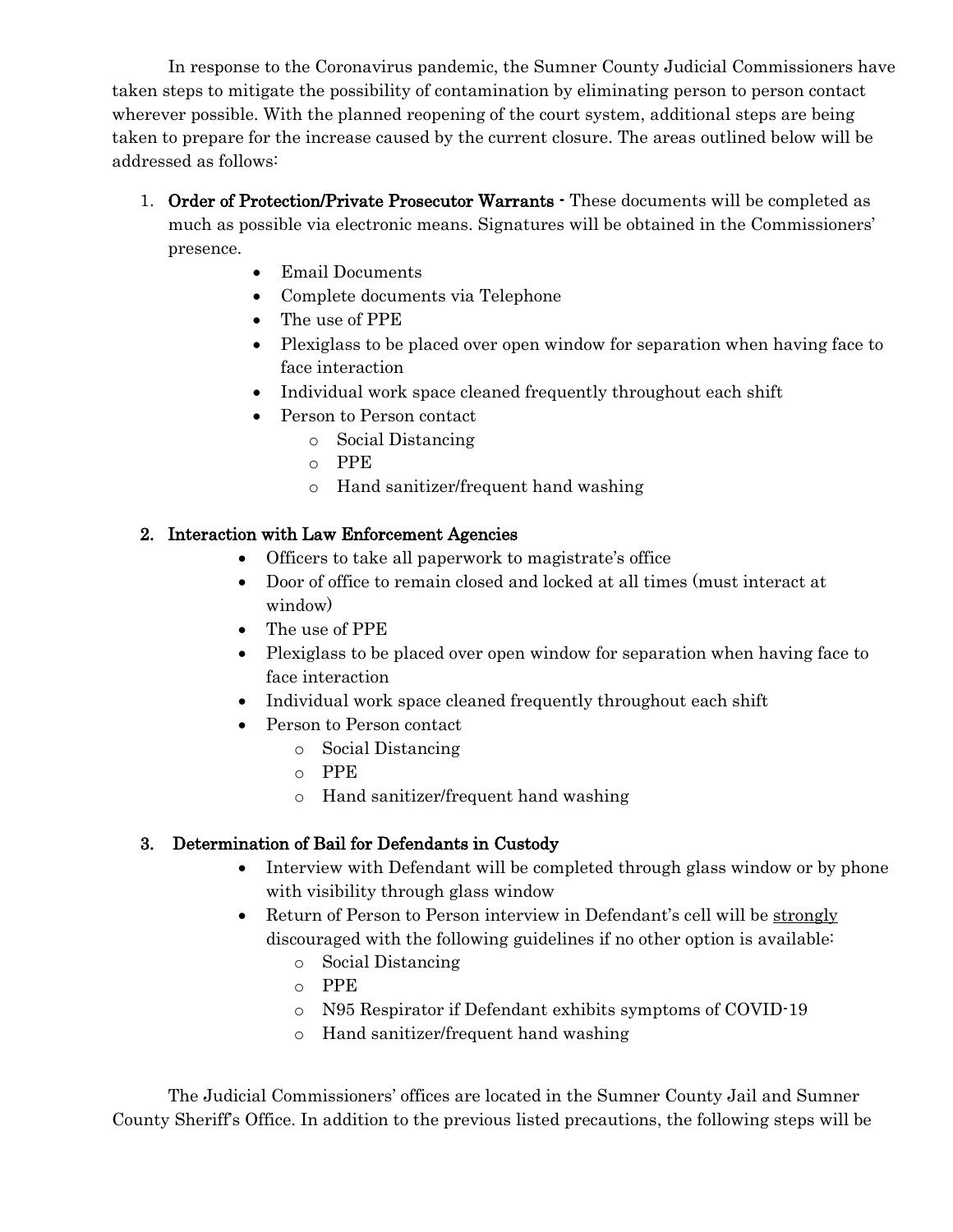strictly followed before individuals will be allowed entrance into the building by Sheriff's office staff:

- All persons entering the building will be screened using the recommended Coronavirus questions and their temperature taken.
- There will be a limit of two people allowed to enter at any given time and social distancing will be enforced.
- Only Individuals who are a party to a case or have legitimate business will be allowed to enter.

LifeSize Video Conferencing Platform has been purchased and is currently being installed. This will help to eliminate face to face interaction when possible. Once installed and functioning the magistrates will transition to video conferencing permanently when applicable.

## Section IV. Sumner County Municipal Courts

A. Westmoreland Municipal Court

The City/Municipal Court dockets are held one to two times per month at 6:00 p.m. in a building which is approximately 2832 square feet in size. There are typically 75-100 participants (not including court personnel). I propose the following to reconvene in-person dockets:

- 1. There will be only ten (10) participants allowed inside at a time (again, not including court personnel, which may be four  $(4)$  – five  $(5)$  additional people (including me)).
- 2. The citations will be alphabetized by last name and will be grouped together by tens. A posting will be listed on the outside door of the building identifying each group by the corresponding letters of the alphabet. (Example: Group 1 may include those with last names beginning with letters A through F.)
- 3. Instructions will be posted for each person to identify his/her "group number" and to then return to his/her vehicle. At least one officer will remain at the outside door of the building. As one group is finished inside, the officer will indicate which group number is to come inside next. The posted instructions will include direction for each person to watch the officer to know when his/her group is being called to come inside.
- 4. There will be a specific request for no adult participant to bring extra people into the building unless doing so would be unsafe/harmful (e.g., adult with minor children who cannot/should not be left inside vehicle; adult participant who has trouble ambulating alone).
- 5. There will also be a post on the door that anyone who does not feel comfortable coming inside may request an alternate method.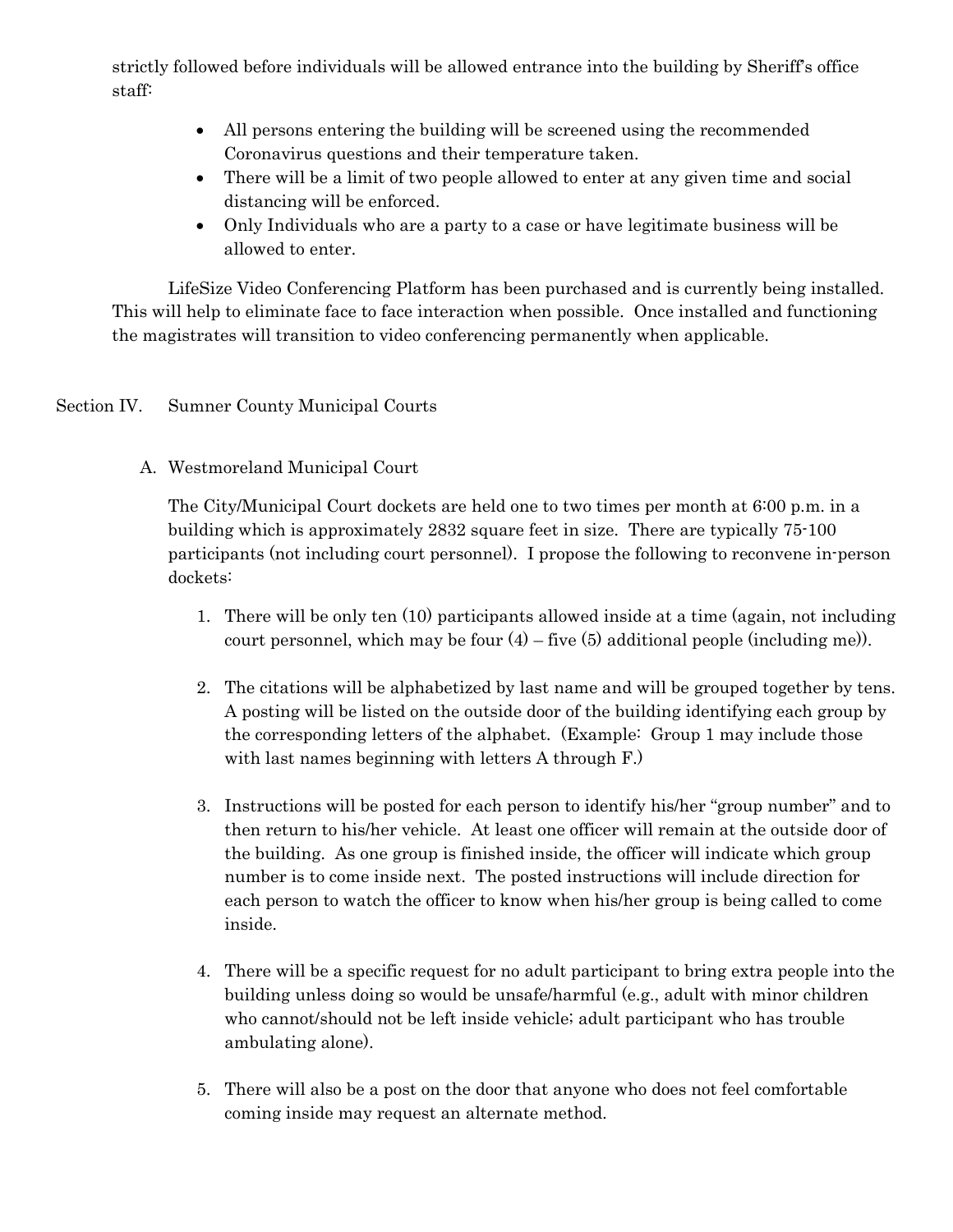- 6. If masks are available, I will provide one for any participant who asks. I will have hand sanitizer as well (if available). I can ask the court officers to wipe down the high-touch areas and chairs. I could have the officers open both the outer door and inner door for participant "touchless entry" into the building/room.
- 7. Should we have touchless thermometers, I will ask the court officers to use them on each person arriving. I will also have each officer ask the questions on the list provided by the Eighteenth Judicial District. Fevers or answers of "yes" will automatically exclude physical presence inside the building.
- B. Portland Municipal Court

The following is the written proposal to commence in-person court proceedings for Portland Municipal Court in June 2020 or immediately upon approval.

- 1. Beginning in January 2020, due to the construction project for a new city hall in Portland, we temporarily moved our function to the Portland Police Department training room. This presents a unique opportunity for us now because, in order to get to the training room, everyone has been entering through a large open vehicle bay. We propose to simply move to the vehicle bay itself.
- 2. Defendants enter through a door from the parking lot immediately into a large vehicle bay. We can set up as many or as few chairs for the number of persons allowed in at any one time and space them as far apart as required, perhaps 15' apart or more if desired.
- 3. Typically, most of our dockets fewer than 50 cases. We have been starting at 9:00 a.m. and it takes 2 hours or less, usually. We propose to stagger that number of cases into 2 or more dockets to keep the number of people in the room to 25 or less, starting at 9 and 10. We can add more if needed. We can also add more court days, considering we currently only meet two times per month.
- 4. I have started going through the citations in advance and culling out all the Defendants to whom I would offer traffic school and asking our court clerk to call them (most all of our citations have a telephone number for the Defendant) to try to arrange for them to sign up for the on-line course. Heretofore, I have been a proponent of in-person class; however, due to the circumstances I have relaxed my position on that. This should cut down on the number of in-person cases significantly.
- 5. A table with court personnel to do intake upon entry and collect payment upon exit will be set up immediately inside the door. All foreheads will be scanned with a touchless thermometer. Another table will be set up where Defendants will also be asked to sanitize any items/documents they may need to present to the Judge, i.e. proof of insurance, valid license, cell phones with which to display such evidence, etc.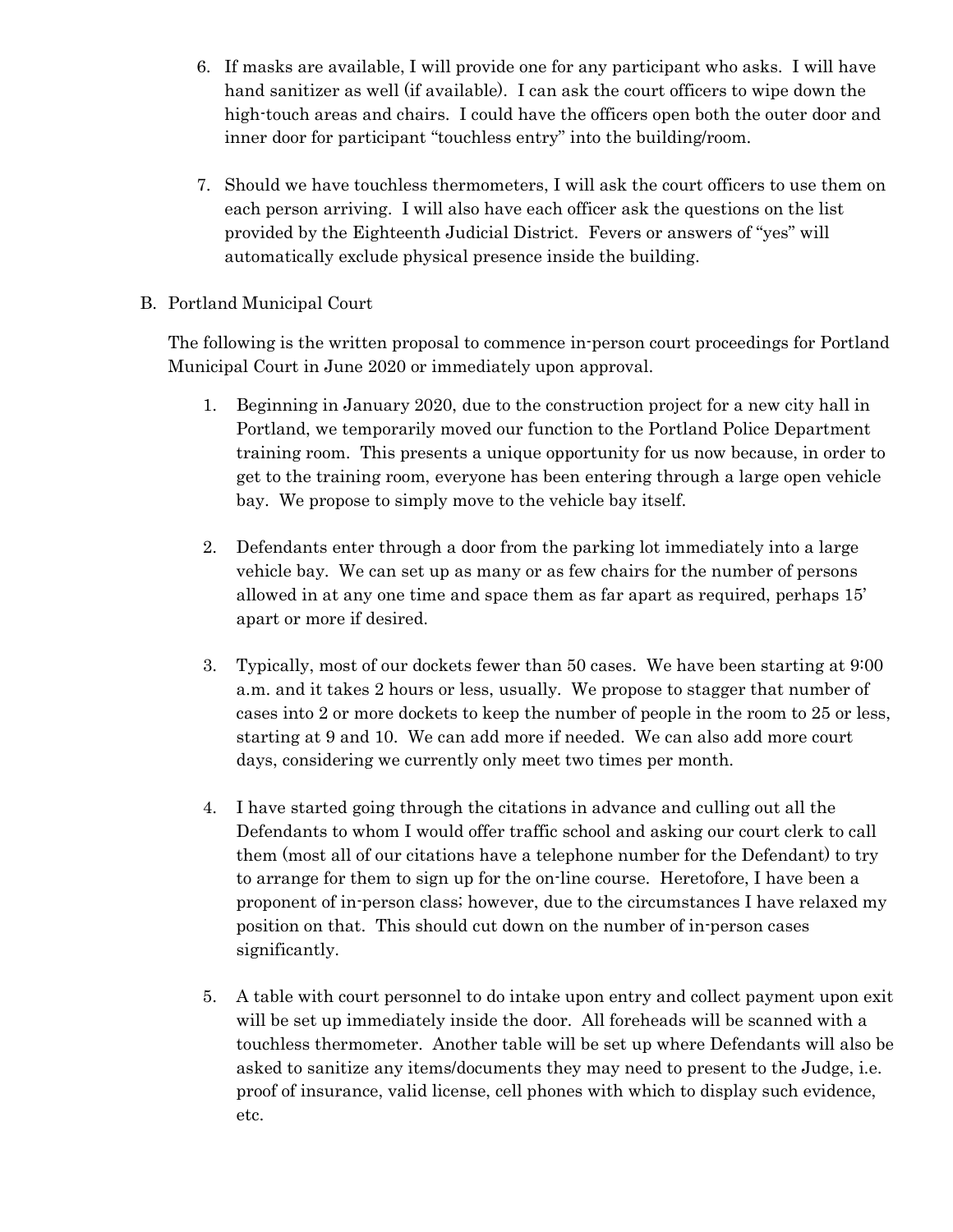## B. Gallatin Municipal Court

The following is the written plan for In-Person Court proceedings for Gallatin Municipal Court. The plans are to begin in-person courts in June.

- Court will be held in the basement/lunch room of Gallatin City Hall. This limits contact with city employees.
- Court Officers (wearing gloves and distancing) will question defendants about any COVID-19 symptoms before allowing in the courtroom.
- Court Officers provide directions to the courtroom and advise them to go directly there. This again limits contact with city employees.
- Face masks or gloves will not be required but allowed.
- Touchless thermometers will be used.
- Only a determined number will be allowed in the courtroom. Defendants not allowed in will be asked to provide a telephone number and wait in their vehicles. The court clerk will call them when space becomes available.
- Tables and chairs will be marked for designated seating using the social distancing guidelines.
- Judge will open court and provide information and instructions for the process of this policy.
- Defendants will come before the Judge one at a time.
- Defendants will place any documents on a tray provided by the court. The court officer (wearing gloves) will examine the documents and relay the information to the Judge. There will be multiple trays available but all trays will be disinfected once used.
- Once disposition is determined the defendant will be advised to pay any costs, fines or school fees within 30 days (offering payment plan immediately). No inperson payments will be accepted in the Court Clerk's office. All payments must be on-line, the drive-up window or by mail. Payment information will be announced before court, posted on the city website and city Facebook page.
- Defendants will be advised to exit courtroom and immediately leave the building.
- The courtroom will be cleaned thoroughly before and after all court proceedings.

This plan is subject to change but the suggested guidelines were definitely considered. The purpose of this plan is to provide safety to all involved and to allow all defendants the opportunity to be heard in a timely manner. The well-being of all is taken to heart during this transitional time.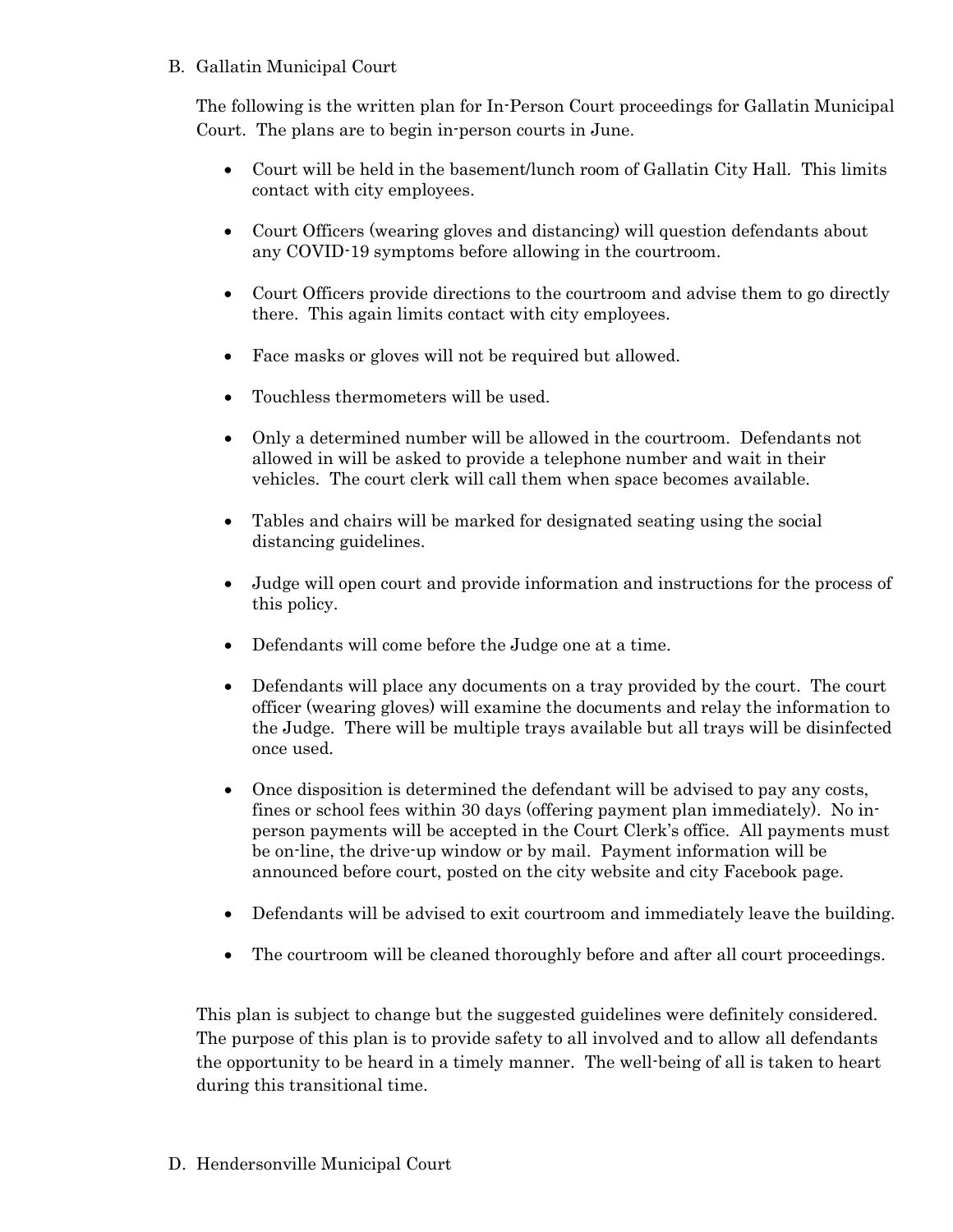The following is the written plan for In-Person Court proceedings for Hendersonville City Court. The plan is to begin in-person court in June, 2020.

1. Court will be held in the Police Department Annex Building. No need for officers to direct defendants.

2. Court Officers (wearing gloves and distancing) will question defendants about any COVID-19 symptoms before allowing in the courtroom.

3. Face masks will be required, if available.

4. Touchless thermometers will be used.

5. Only a determined number will be allowed in the courtroom. Defendants not allowed in will be asked to provide a telephone number and wait in their vehicles. The Court Clerk will call them when space becomes available.

6. Tables and chairs will be marked for designated seating using the social distancing guidelines.

7. Judge will open court and provide information and instructions for the process of this policy.

8. Defendants will come before the Judge one at a time.

9. Defendants will place any documents on a tray provided by the court. The court officer (wearing gloves) will examine the documents and relay the information to the Judge. There will be multiple trays available but all trays will be disinfected once used.

10. Once disposition is determined, the defendant will be advised to pay any costs, fines or school fees within 30 days (offering payment plan immediately). No in-person payments will be accepted in the Court Clerk's Office. All payments must be made on-line or by mail. Payment information will be announced before court, and posted on the city website.

11. Defendants will be advised to exit courtroom and immediately leave the building.

12. The courtroom will be cleaned thoroughly before and after all court proceedings.

This plan is subject to change, but the suggested guidelines were definitely considered. The purpose of this plan is to provide safety to all involved and to allow all defendants the opportunity to be heard in a timely manner. The well-being of all is taken to heart during this transitional time.

D. Millersville Municipal Court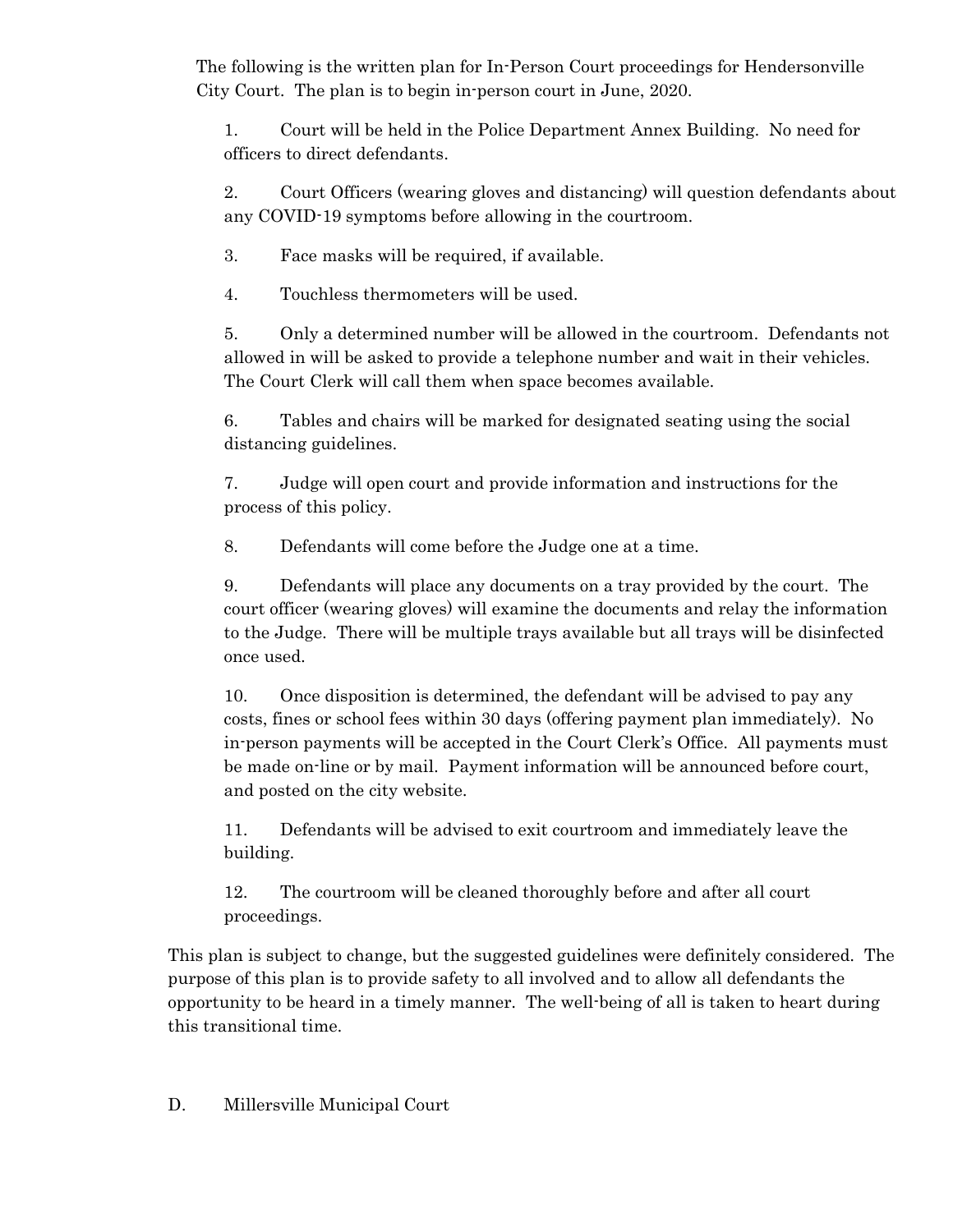For several months, the City of Millersville's Municipal Court has been operating in the Millersville Community Center at 1181 Louisville Highway in Millersville. Continued use of this building will allow us to hold in-person court proceedings while still maintaining recommended social distancing guidelines.

It is not uncommon for dockets in Millersville to exceed 40 defendants present in court. Large crowds like these can be properly distanced given the available facilities:

- 1. The main auditorium can allow for 40 to 50 individuals seated at least six feet from each other. City Works will set up the chairs at appropriate intervals before court.
- 2. There are at least two additional rooms for overflow or family seating that allow for approximately 10 people per room when spaced at least 6 feet apart.
- 3. A long hallway and spacious foyer allow for those waiting to make a payment to the Clerk to be spaced six feet apart.
- 4. The Clerk's office where payments are made can accommodate over six feet of distance between the Clerk and defendant. A basket can be used to pass payment methods and necessary documents. Hand sanitizer will be available at said desk for public use.

While the above considerations alone can allow for an effective and safe court, there are other procedures that we will employ to ensure a safe and convenient environment:

- 1. Those that are hard of hearing or physically limited will be allowed to sit closest to the Judge's bench.
- 2. Children will be limited to one "lap age" child per defendant. Otherwise, the Court will reserve the overflow rooms for family units.
- 3. Adult defendants will not be allowed to have other family members or friends present. They will be required to wait outside the building. The exception being for translators and those needed to attend defendants with disabilities or mobility issues.
- 4. Juvenile defendants will be limited to one parent or guardian.
- 5. All surfaces and chairs will be wiped down with disinfectant after each docket, complying with the recommendation that the "high touch" surfaces are cleaned once every two hours.
- 6. If available, officers will use a no-touch thermometer to check individual temperature readings. Those with high fevers will be allowed to reschedule their hearing.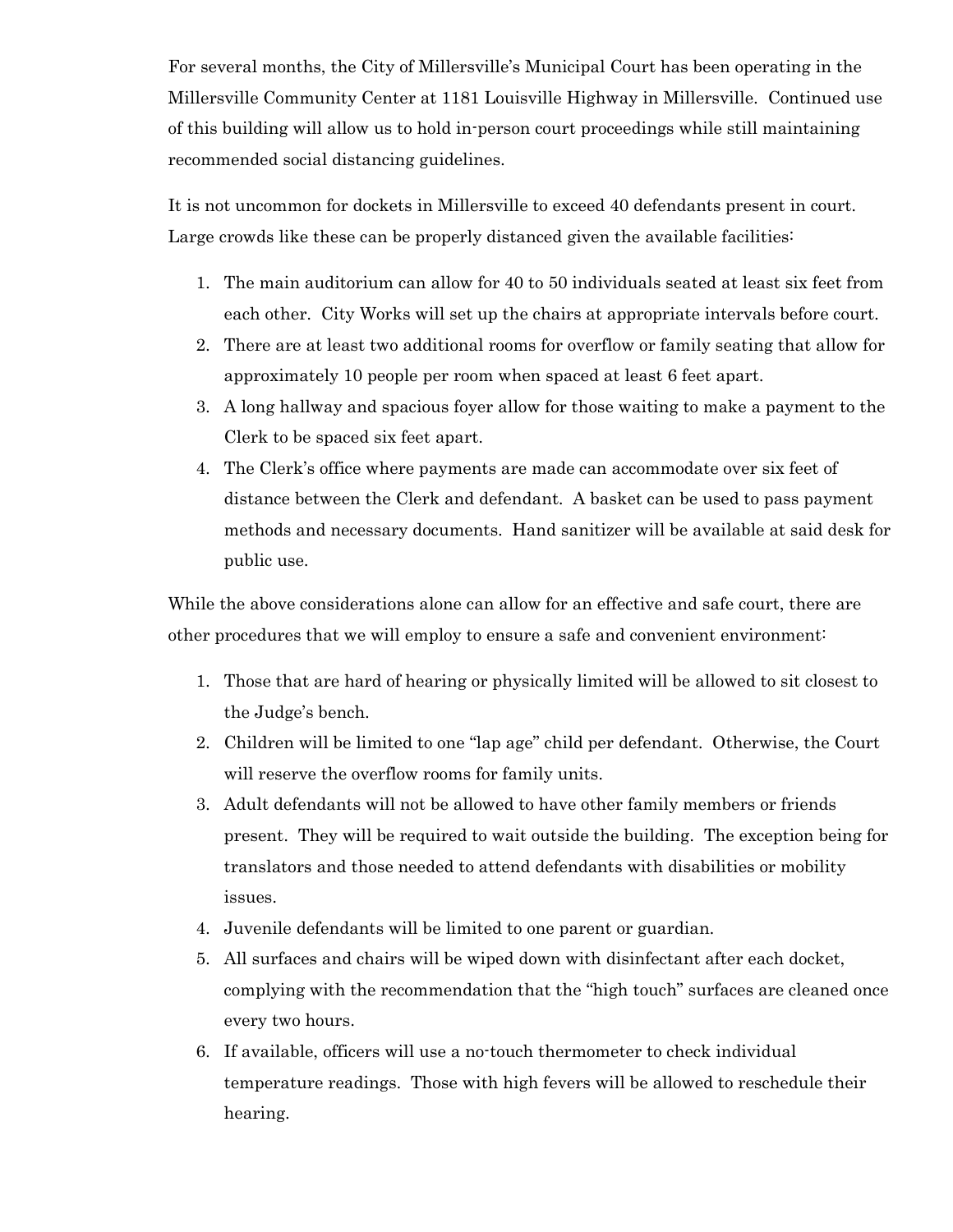By implementing these procedures and measures, I believe that Millersville can safely and effectively conduct court proceedings without putting any individuals at unnecessary risk. My staff and I must also be aware that this plan is a guideline and flexibility will need to be maintained to address unforeseen issues as they arise, while simultaneously maintaining recommended safety precautions.

## E. White House Municipal Court

- 1. White House Municipal Court is not holding Court in May. We will be closed.
- 2. In June, the City of White House will expand from one court date on June 9th to two Court dates on June 9th and June 23rd. The cases will be spread out to three separate dockets with no more than 30 cases on each docket. The City Auditorium, which seats 500 people, will be used to distance people properly as they await their call to the Courtroom.
- 3. The number of tickets and other City Court business suggests there will be a total of between 75 and 100 people coming to Court in the Month of June, 2020, and they will be equally divided on each Court date.
- F. Goodlettsville Municipal Court

The following is the written plan for In-Person Court proceedings for the Goodlettsville Municipal Court. At this time, Goodlettsville Municipal Court intends to begin in-person dockets in June 2020, with the first docket sounding on June 9, 2020.

- Court will be held in the auditorium of Goodlettsville City Hall.
- The city employees present in the courtroom to conduct court will be limited to the Judge, the Court Clerk and two Court Officers in order to limit contact between the public and other city employees.
- Chairs within the courtroom will be marked with tape to indicate where defendants may sit. Tape will be placed in a manner which complies with social distancing guidelines, and defendants will be seated at a minimum of 6 feet apart.
- Based on the capacity of the auditorium with social distancing in place, 20 defendants will be allowed into court at one time.
- No person other than a defendant with a pending case on the docket will be allowed in the courtroom.
- Court officers will question defendants about any COVID-19 symptoms before allowing defendants into the courtroom.
- Court Officers will provide directions to the courtroom and advise defendants to go directly there.